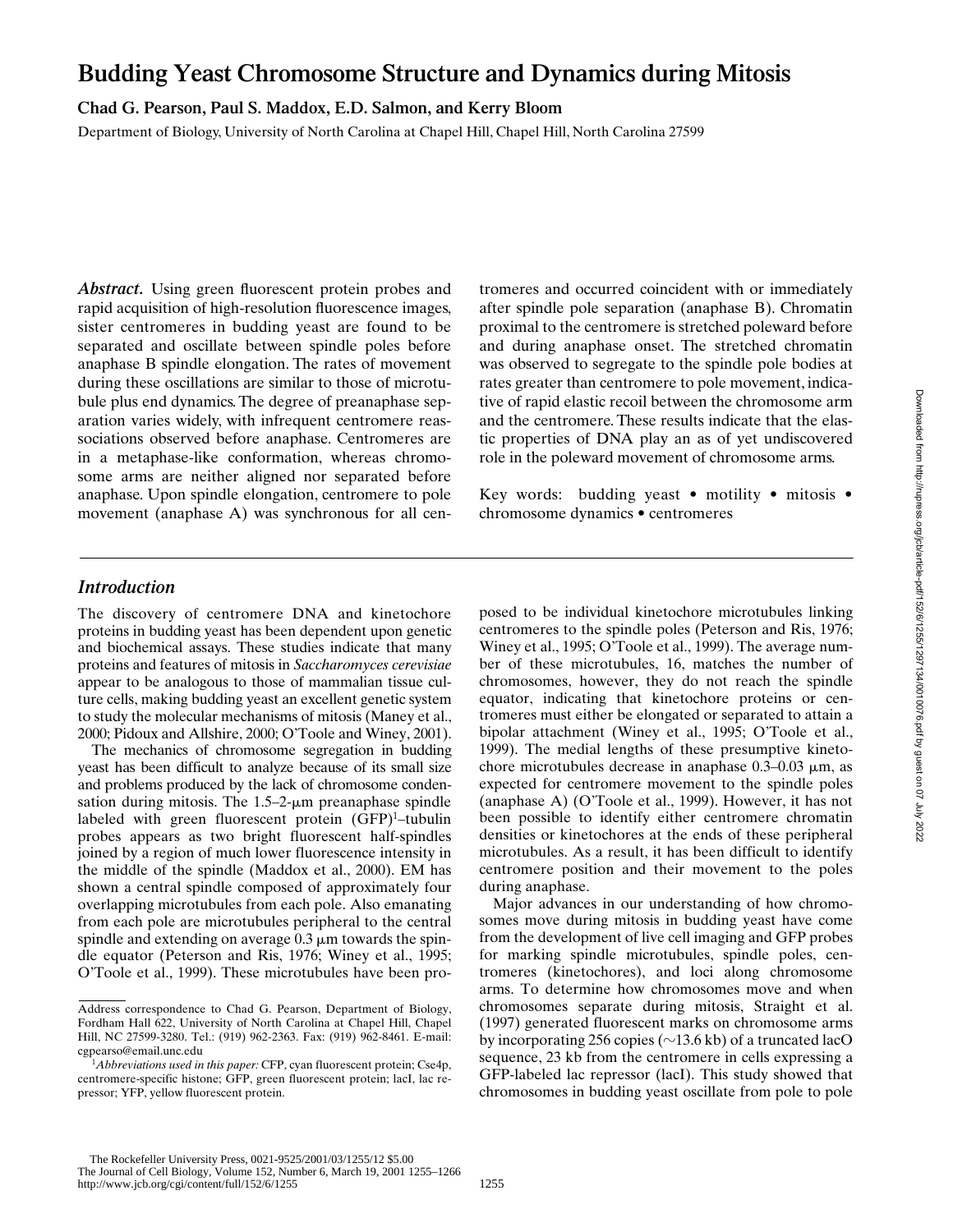and separate to the poles at anaphase onset. The 23-kb marker was not separated before anaphase onset in apparent conflict with the distribution of the presumptive kinetochore microtubules from EM analyses (Peterson and Ris, 1976; Winey et al., 1995; O'Toole et al., 1999). This issue remained unresolved until lacO arrays were integrated 1.8–3.8 kb from the centromere (Goshima and Yanagida, 2000). Unlike the 23-kb marker, the centromere proximal markers were seen in fixed preparations to be separated  $\leq 0.8$  µm before anaphase onset, indicating that the centromere proximal sister chromatin is stretched apart (Goshima and Yanagida, 2000). Subsequently, live cell imaging of cells with GFP markers on individual chromosomes 1.4–2 kb from centromeres and at spindle pole bodies showed that separated sister centromeres oscillate relative to each other and to their poles before anaphase in a microtubule- and kinetochore-dependent manner (He et al., 2000; Tanaka et al., 2000). This dynamic stretching of centromere proximal chromatin reconciles the position of centromeres with EM studies. However, it raises new questions about the dynamic movements of centromeres, specifically during mitosis.

We have used live cell imaging of GFP-labeled kinetochores, chromosome loci, and spindle poles at higher temporal resolution to address centromere alignment, oscillations, and poleward movement at anaphase and poleward chromatin recoil at anaphase onset. To increase resolution, we have used a short 1.7-kb lacO repeat to mark chromatin 1.1, 12.7, and 23 kb from the centromere of individual chromosomes. The tandem repeat sequences used previously to measure chromosome movements and centromere proximal chromatin stretch were 5.6–13.6 kb in length (Straight et al., 1997; Goshima and Yanagida, 2000; He et al., 2000; Tanaka et al., 2000). Thus, the actual position and movements of the centromeres may have been significantly underestimated. These changes, together with a sensitive imaging system, were used to detect the much weaker fluorescence of shorter lacO ( $\sim$ 1.7 kb) spots. To avoid conclusions based on observations of only one chromosome, we also marked centromeres of all chromosomes using Cse4–GFP, a kinetochore protein (Meluh et al., 1998; Chen et al., 2000).

*Table I. S. cerevisiae Strains*

In contrast to tissue cells, fluorescent marks on yeast chromosome arms have not been previously observed to congress to a metaphase plate (Straight et al., 1997). This may reflect underlying differences in yeast versus other eukaryotic cells and is critical for evaluating the importance and evolutionary significance of metaphase (Nicklas and Arana, 1992). However, Peterson and Ris' studies (1976) indicate that the site of microtubule attachment to chromatin or centromere localization occurs within the medial portion of the spindle, and the ends of presumptive kinetochore microtubules are on average found within two bands on either side of the spindle equator close to the central spindle (Peterson and Ris, 1976; Winey et al., 1995; O'Toole et al., 1999). Our imaging of Cse4-GFP–labeled centromeres shows that oscillations in position occur, but, on average, the separation between sister centromeres spans a large part of the central spindle, and the midpoint of the separated centromeres defines a metaphase plate.

With respect to timing, it has not been clear when anaphase A starts relative to the onset of anaphase B and how fast centromeres move poleward, since the chromosome arm markers do not accurately locate the position of the centromeres. Also, none of the previous studies using centromere proximal markers has addressed anaphase. Our experiments show that anaphase A begins synchronously for all centromeres at or within several minutes after the onset of anaphase B. Finally, the centromere proximal markers move poleward at  $\sim$ 0.33  $\mu$ m/min. In contrast, chromosome disjunction of a marker 23 kb from the centromere rapidly moves poleward, recoiling from stretching produced by poleward movement of centromeres and anaphase B separation of the spindle poles.

## *Materials and Methods*

## *Plasmids*

All plasmids used in this study are defined in Tables I and II. The *SPC72- GFP-LEU2 CEN* plasmid (pXC224), *NUF2-GFP-URA3 CEN* plasmid (pJK6), *CSE4-GFP-TRP1* plasmid (pKK1), *GFP-TUB1-URA* plasmid (pAFS125), pLKL60Y, and pLKL55Y were gifts from Dr. Tim Huffaker (Cornell University, Ithaca, NY) (Chen et al., 1998), Dr. Jason Kahana

| Strain name    | Relevant genotype                                                                                                   | Source or reference                                                                  |  |  |
|----------------|---------------------------------------------------------------------------------------------------------------------|--------------------------------------------------------------------------------------|--|--|
| J178-1d        | MATa ade1 met14 ura3-52 leu2-3,112 his3-11,15                                                                       | K. Bloom*/J. Carbon $\ddagger$                                                       |  |  |
| 9d             | MATa lys2-801 his3-200 ura3-52 leu2-3,112                                                                           | K. Bloom*                                                                            |  |  |
| <b>KBY2001</b> | MATa ade1 met14 ura3-52 leu2-3,112 his3-11,15 lys2 $\Delta$ ::lacI-GFP-NLS-NAT' leu2-3,112::lacO-KAN'               | This study                                                                           |  |  |
| <b>KBY2002</b> | MATa ade1 met14 ura3-52 leu2-3,112 his3-11,15 lys2 $\Delta$ ::lac1-GFP-NLS-NAT' 1.1Kb-CEN3::lacO-KAN'               | This study                                                                           |  |  |
| <b>KBY2101</b> | MATa ade1 met14 ura3-52 leu2-3,112 his3-11,15 lys2 $\Delta$ ::lacI-GFP-NLS-NAT' leu2-3,112::lacO-KAN' TUB3-GFP-LEU2 | This study                                                                           |  |  |
| KBY2102        | MATa ade1 met14 ura3-52 leu2-3,112 his3-11,15 lys2 $\Delta$ ::lacI-GFP-NLS-NAT' 1.1Kb-CEN3::lacO-KAN' pXC224        | This study                                                                           |  |  |
| KBY2501        | MATa ade1 met14 ura3-52 leu2-3,112 his3-11,15 lys2 $\Delta$ ::lacI-GFP-NLS-NAT' met14::lacO-KAN'                    | This study                                                                           |  |  |
| KBY2501.1      | MATa ade1 met14 ura3-52 leu2-3,112 his3-11,15 lys2 $\Delta$ ::lacI-GFP-NLS-NAT' met14::lacO-HYG' 1KbCEN3::lacO-KAN' | This study                                                                           |  |  |
| KBY2502        | MATa ade1 met14 ura3-52 leu2-3,112 his3-11,15 lys2 $\Delta$ ::lacI-GFP-NLS-NAT' 12.7Kb(CENXI)::lacO-KAN'            | This study                                                                           |  |  |
| <b>KBY2511</b> | MATa ade1 met14 ura3-52 leu2-3,112 his3-11,15 lys2 $\Delta$ ::lac1-GFP-NLS-NAT' met14::lacO-KAN' pXC224             | This study                                                                           |  |  |
| KBY2521        | MATa ade1 met14 ura3-52 leu2-3,112 his3-11,15 lys2 $\Delta$ ::lacI-GFP-NLS-NAT' met14::lacO-KAN' pJK6               | This study                                                                           |  |  |
| KBY2531        | MATa ade1 met14 ura3-52 leu2-3,112 his3-11,15 lys2 $\Delta$ ::lac1-GFP-NLS-NAT' met14::lacO-HPH SPC29-GFP-KAN'      | This study                                                                           |  |  |
| KBY2512        | MATa ade1 met14 ura3-52 leu2-3,112 his3-11,15 lys2 $\Delta$ ::lacI-GFP-NLS-NAT' 12.7Kb(CENXI)::lacO-KAN' pXC224     | This study                                                                           |  |  |
| <b>KC100</b>   | MATα ade2-101 his3-11,15 leu2-3 lys2-801 trp1 ura3-52 cse4:: HIS3 pKK1                                              | K.C. Keith <sup>§</sup> /R. Baker <sup>  /</sup><br>M. Fitzgerald-Hayes <sup>§</sup> |  |  |
| KBY2006        | MATα ade2-101 his3-11,15 leu2-3 lys2-801 trp1 ura3-52 cse4::HIS3 pKK1 SPC29-CFP-KAN                                 | This study                                                                           |  |  |
| 9dgt1          | MATα lys2-801 his3-200 ura3-52 leu2-3,112 ura3-52::GFP-TUB1-URA3                                                    | P.S. Maddox*                                                                         |  |  |

\*University of North Carolina at Chapel Hill, Chapel Hill, NC.

‡ University of California at Santa Barbara, Santa Barbara, CA.

§ University of Massachusetts at Amherst, Amherst, MA.

University of Massachusetts Medical School, Worcester, MA.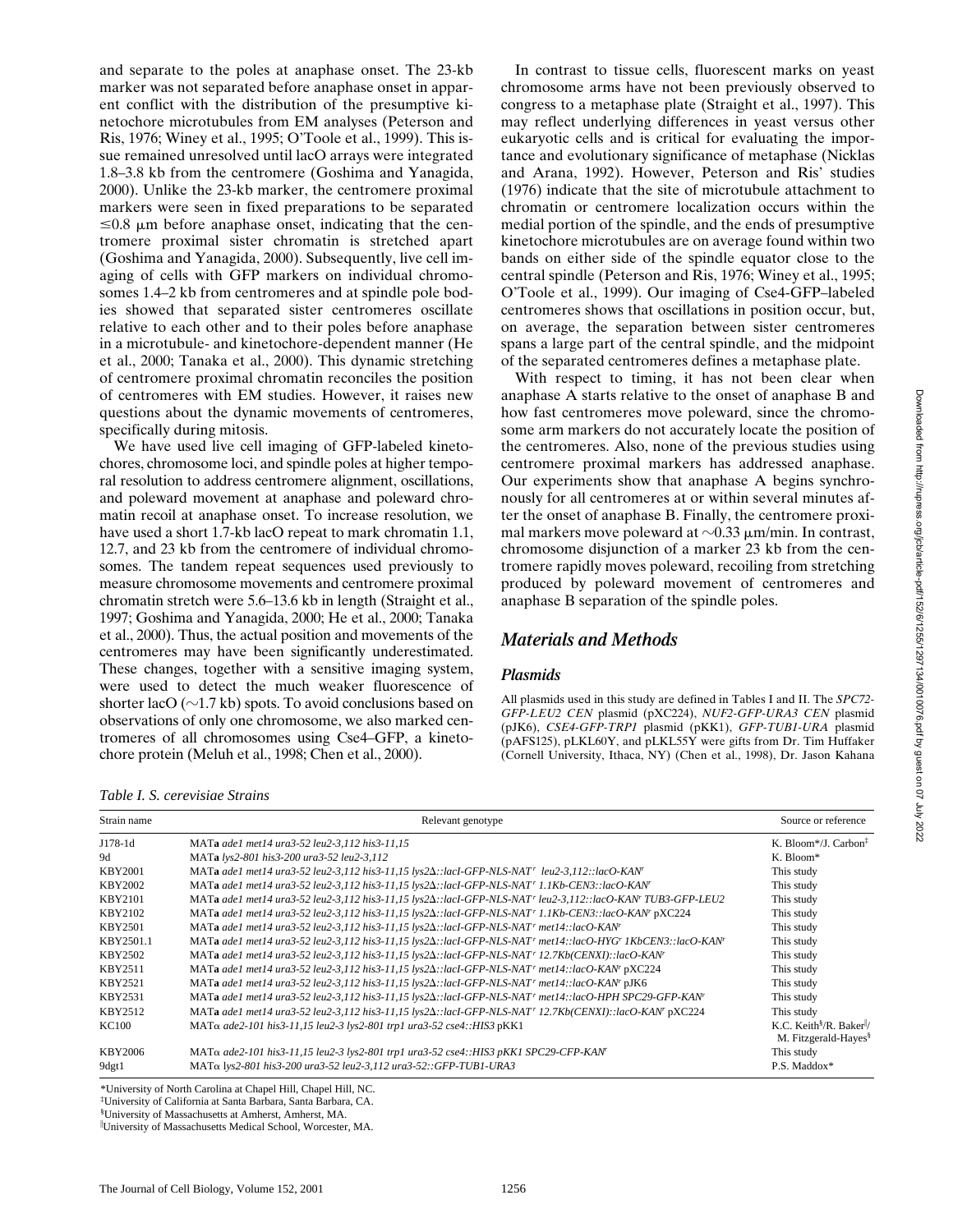*Table II. S. cerevisiae Plasmids*

| Plasmid        | Description/markers                                                | Source or reference                                                                                                 |  |  |  |  |
|----------------|--------------------------------------------------------------------|---------------------------------------------------------------------------------------------------------------------|--|--|--|--|
| pXC224<br>pJK6 | SPC72-GFP fusion, pRS315/LEU2<br>$NUF2-GFP$ fusion, 2 $\mu$ m/URA3 | X. Chen*/T. Huffaker*<br>J.A. Kahana <sup>‡</sup> /P.A. Silver <sup>§</sup><br>K.C. Keith / R. Baker <sup>¶</sup> / |  |  |  |  |
| pKK1           | $CSE4-GFP$ fusion, pRS314/TRP1                                     | M. Fitzgerald-Hayes                                                                                                 |  |  |  |  |

\*Cornell University, Ithaca, NY.

‡ University of California at San Diego, San Diego, CA.

§ Harvard Medical School, Boston, MA.

University of Massachusetts at Amherst, Amherst, MA.

**¶**University of Massachusetts Medical School, Worcester, MA.

(University of California at San Diego, San Diego, CA) (Kahana et al., 1995), Dr. Richard Baker (University of Massachusetts Medical School, Worcester, MA) (Chen et al., 2000), Dr. Aaron Straight (Harvard University, Boston, MA) (Straight et al., 1997), and Dr. Kevin Lewis (National Institute of Environmental Health Sciences, Research Triangle Park, NC), respectively.

#### *PCR Fragments for Integration*

Integration of the lac operator into defined chromosomal loci was performed using PCR-based methods with 50 bp of homology flanking each 5' and 3' primer to the plasmid pLKL60Y. pLKL60Y was constructed using a BstEII–AccI fragment of an 8 mer of the lacO repeat (Robinett et al., 1996). Four copies of this repeat were then cloned into SmaI of pFA6MX4 (Wach et al., 1994) to create a 32 mer (1.2 kb in length) of the lac operator adjacent to the *G418* resistance marker.

The lacI–GFP fragment was synthesized from pLKL55Y and targeted for integration into *LYS2*. pLKL55Y contains the lacI sequence, fused a nuclear localization signal (NLS), *S65T* GFP, and the *NAT1r* dominant drug resistance marker gene under the *HIS3* promoter (Robinett et al., 1996) cloned into pRS303 (Sikorski and Hieter, 1989).

A COOH-terminal fusion of *SPC29*–cyan fluorescent protein (CFP) was synthesized from pDH5 (Yeast Resource Center). Primers were constructed by using 50 bp of homology one codon upstream of the *SPC29* stop codon and one codon downstream of the *SPC29* coding region to amplify the *CFP-G418* sequence.

#### *Yeast Strains and Media*

The *S. cerevisiae* strains and references or sources used in these experiments are listed in Tables I and II. Strains with stable integrations were maintained in YEPD (2% glucose, 2% peptone, and 1% yeast extract). All strains requiring selection for maintenance of plasmids were grown on synthetic medium containing dextrose (0.67% yeast nitrogen base, 2% glucose, and the appropriate amino acids).

To induce *lacI-NLS-GFP*, cells were resuspended in synthetic media lacking histidine for  $\sim$ 1.5 h at 30°C before adding 20 mM 3-aminotriazole (Sigma-Aldrich) for  $\sim$ 30 min. All strains were grown to midlogarithmic phase growth before preparation for imaging.

#### *Imaging*

Techniques and equipment for GFP imaging have been previously described (Shaw et al., 1997; Maddox et al., 2000). For two-color imaging, excitation and emission of the fluorescent proteins was performed using the Chroma CFP–yellow fluorescent protein (YFP) narrow pass excitation and emission filters (86002 series; Chroma Technology Corp.). The CFP signal was imaged using the CFP excitation filters, whereas GFP was imaged in the YFP channel using the YFP narrow pass filters. YFP filters were used to accurately separate the GFP and CFP emission signals with a loss in the efficiency of GFP detection.

The centromere-specific histone (Cse4p) fused to GFP was used as a pan-specific marker for all centromeres (Chen et al., 2000). Centromere proximal spots were labeled with a lacO spot (Robinett et al., 1996; Straight et al., 1996) placed at  $\sim$ 1.1 kb from *CEN11* (centromere proximal spot). Chromosome arms were labeled  $\sim$ 12.7 kb from *CEN11* and  $\sim$ 23 kb from *CEN3* with lacO markers. To visualize the lacO elements, LacI–GFP was expressed under the control of the *His3* promoter. This system facilitated the dynamic analysis of particular domains along chromosomes. Spindle pole bodies and the mitotic spindle were labeled with GFP to provide a reference point for the analysis of chromosome movement. Multiple spindle pole body markers (Spc72–GFP, Nuf2–GFP, and Spc29–GFP) and GFP–Tub1 were used for these studies to ensure that alterations in spindle architecture by different fluorescent protein fusions did not influence results. Nuf2p, reported as a spindle pole body protein (Osborne et al., 1994; Kahana et al., 1995), also localizes to the kinetochore, based on GFP fusion protein localization relative to fluorescently labeled spindle pole bodies (data not shown; Janke et al., 2001; Wigge and Kilmartin, 2001). However, in strains used in this study, we observed the predominant Nuf2–GFP localization to occur at the spindle pole bodies, based on localization relative to a lacO centromere proximal marker and distance measurements of the separated Nuf2–GFP fluorescent spots (data not shown). The predominant localization of Nuf2–GFP and Spc72–GFP at the spindle pole body allowed us to accurately measure the anaphase movements of centromere proximal spots relative to the spindle pole body during anaphase onset.

Images were acquired at 0.7–60-s intervals, depending on the experiment. Fast rate analysis (0.7–5-s intervals) and single plane acquisitions were used to measure the rate of preanaphase chromosome oscillations, the rapid spot separation rates at anaphase onset, and Cse4–GFP movements. The single plane images had a depth of focus of  $\sim$ 1  $\mu$ m. Therefore, a slightly tilted spindle may appear in focus, however, oscillation distances and rates could be underestimated. Additionally, our measurements reflect a distance measurement from one spindle pole body to a chromosome spot. Chromosome rate measurements that are not along the spindle axis will also likely reflect an underestimate in movement rates. Time-lapse acquisition of optical Z-series of either three or five frames, separated by  $0.75 \mu m$  steps, were used in all other imaging procedures. All images were acquired using  $2 \times 2$  binning to increase camera signal-to-noise fourfold. However, preanaphase Cse4–GFP images and anaphase Tub1–GFP images were collected without binning for twofoldincreased resolution.

#### *Rate and Distance Measurement Analysis*

All rate measurements were analyzed using the spindle pole body as a fiducial marker for chromosome movement along the spindle. Frame stacks were analyzed using the Metamorph Track Points function (Universal Imaging Corp.), and data sets were exported into Microsoft Excel™ for analysis. To correct for random errors in tracking, each frame stack analysis was repeated three times, and the mean for all collected data points was recorded. The rate of chromosome movement was determined in sequences where the length of the spindle did not change by a distance  $>0.2$ mm. Linear regression plots were drawn through directed movements of greater than four data points. The slope of each linear regression plot was used to determine the rate of movement, and the average for all observed directed movements was calculated.

Half-spindle microtubules were measured by determining the distance from the spindle pole body to the outer edge of the half-spindle microtubules or tufts. Fluorescence intensity measurements on half-spindle microtubules were performed when the objective resolution  $(\sim 250-300 \text{ nm})$ limited the detection of half-spindle microtubule shortening. A  $10 \times 10$ pixel region was placed over each half-spindle and the total integrated fluorescence intensity was measured. The background, determined by placing the same size region on a nonlabeled portion of the cell, was then subtracted from this value. This measurement was then standardized to the distance measurement of the last spindle pole body to the end of half-spindle measurement. Each decreasing intensity measurement, expressed as a decrease in distance from the spindle pole body, represented a loss in the total integrated fluorescence intensity for that particular half-spindle at the indicated time points.

All measurements using Z-series acquisitions were performed using the Metamorph Measure Pixel function. In-focus data points were measured using Cartesian coordinates. This allowed for manually calculated threedimensional reconstructions to determine the localization of chromosome spot(s) or centromere spots, relative to the mitotic spindle. All collected data was exported into Microsoft Excel for analysis of rates and/or localization.

#### *Image Presentation*

Presentation images were prepared as previously described (Shaw et al., 1997; Maddox et al., 2000). Note that all analyses were performed using a manually calculated three-dimensional reconstruction with Cartesian coordinates. Kymographs were used to project all data points for an entire collected sequence of preanaphase movements at fast rate intervals. A region 5–8 pixels wide was drawn through the long axis of the mitotic spindle, and the brightest pixel was recorded on a single line. This was repeated for each time point and was displayed along the x axis to show the entire time course.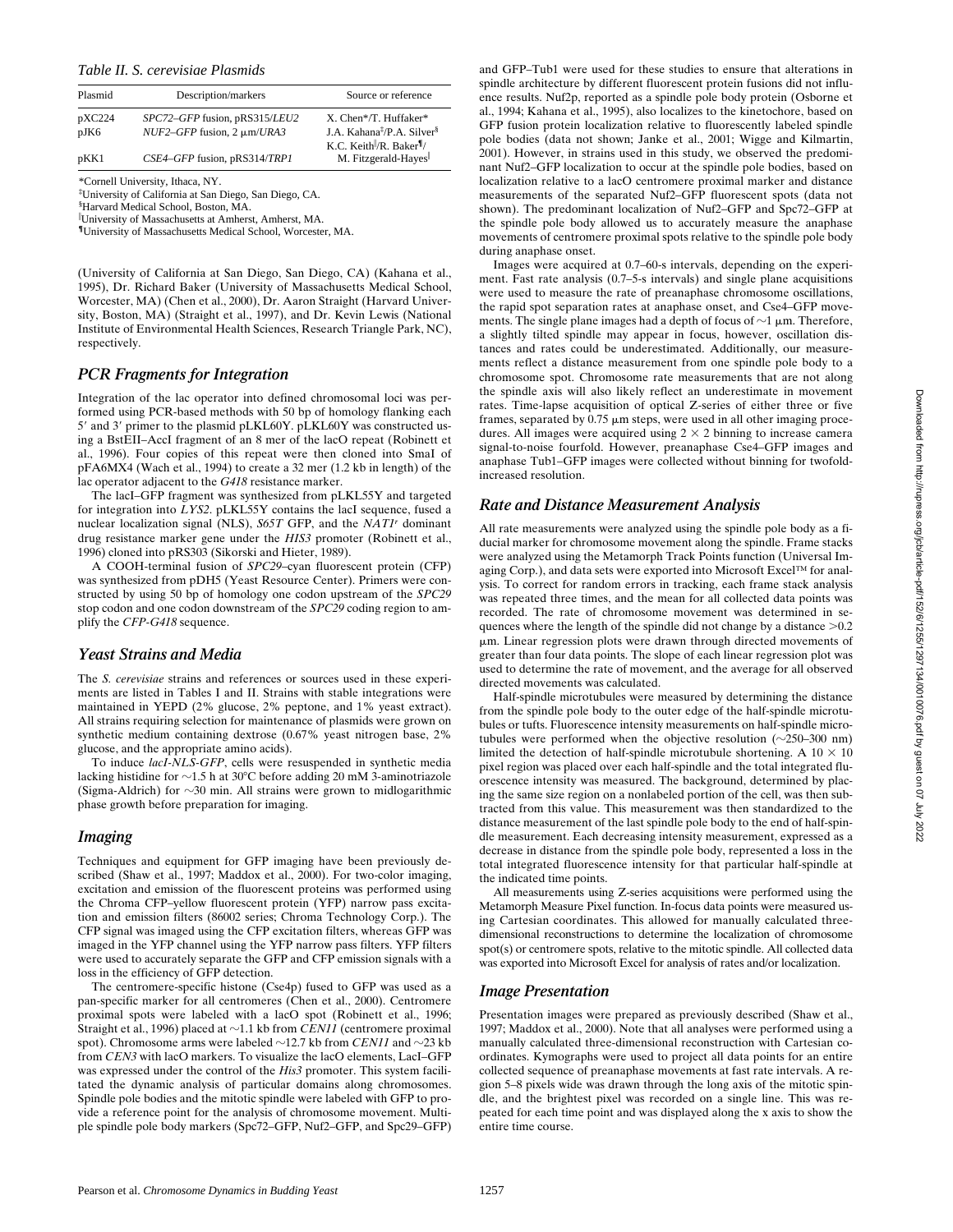



*Figure 1.* Preanaphase separation and positioning of sister centromeres. Centromeres displayed the greatest average separation with progressively decreasing separation of chromosome markers as they were placed distal from the centromere. (A) Pan-specific centromere marker for all centromeres, Cse4–GFP (green) with Spc29–CFP (red) marked spindle pole bodies. Centromeres clustered into discrete groups that were separated toward the spindle pole bodies. (B) LacO GFP marker placed  $\sim$ 1.1 kb from *CEN11* (arrows) with Spc72–GFP-labeled spindle pole bodies (arrowheads). (C) LacO GFP marker placed  $\sim$ 12.7 kb from *CEN11* (arrows) with Spc72–GFP-labeled spindle pole bodies (arrowheads). (D) LacO GFP marker placed  $\sim$ 23 kb from *CEN3* (arrows) with Tub3–GFP-labeled spindle (arrowhead). (E) Schematic representing the above average preanaphase separations (Table III). SPB, spindle pole body. Bar,  $2 \mu m$ .

## *Results*

## *Separation and Dynamic Movements of Centromeres and Surrounding DNA in Preanaphase Spindles*

To test how sister centromeres and centromere proximal chromosome arms respond to forces generated by kinetochores attached to the mitotic spindle, we used fluorescent probes for centromeres, chromosome arms, and spindle pole bodies (Fig. 1). In live large budded cells before anaphase onset, centromeres labeled with Cse4–GFP were

*Table III. Metaphase-like Alignment of Centromeres but Not Chromosome Arms* 

| Strain description                      | Foci and spot<br>separation     | Spindle<br>length               | % Population<br>within medial<br>25% of spindle | $\boldsymbol{n}$ |  |
|-----------------------------------------|---------------------------------|---------------------------------|-------------------------------------------------|------------------|--|
|                                         | $\mu$ m                         | $\mu$ m                         |                                                 |                  |  |
| CSE4-GFP (SPC29-CFP)                    | $0.58 \pm 0.36$ 1.56 $\pm$ 0.41 |                                 | 83                                              | 63               |  |
| KBY2511 ( $\sim$ 1.1 kb <i>CEN11</i> )  |                                 | $0.26 \pm 0.32$ 1.97 $\pm$ 0.56 | 62                                              | 94               |  |
| KBY2512 ( $\sim$ 12.7 kb <i>CEN11</i> ) |                                 | $0.07 \pm 0.19$ 2.02 $\pm$ 0.64 | 47                                              | 95               |  |
| KBY2101 ( $\sim$ 23 kb <i>CEN3</i> )    |                                 | $0.00 \pm 0.00$ 1.19 $\pm$ 0.25 | 36                                              | 101              |  |

Centromere and chromosome spot localization along the length of G2/M spindles (spindle pole bodies labeled with Spc72–GFP, Spc29–CFP, or Tub3–GFP) indicate that centromeres persist within the medial 25% of the spindle. This is indicative of a metaphase-like conformation. Chromosome arms do not exhibit this phenotype as frequently. Optical Z-series were acquired for a population of cells. Using distance measurements with the Z-distance taken into account, the chromosome spot localization relative to the spindle was determined. For separated spots, the average distance relative to the spindle was used.

often observed as two clusters or groups separated on average by  $0.58 \pm 0.36$  µm (minimum = 0 µm, maximum = 1.84  $\mu$ m; *n* = 63) (Fig. 1 A; Table III). In contrast, average separation of the  $\sim$ 1.1-kb centromere proximal spot was  $0.26 \pm 0.32$   $\mu$ m (min = 0  $\mu$ m, max = 1.48  $\mu$ m; *n* = 95) (Fig. 1 B; Table III). This is  $\sim 0.32$  µm less separated than the average separation of the Cse4–GFP centromere marker (Fig. 1, A and B; Table III). Chromosome arms with lac operator repeats integrated more distal to the centromere were on average separated by  $0.07 \pm 0.19$   $\mu$ m (min = 0  $\mu$ m, max = 0.85  $\mu$ m; *n* = 94) at loci ~12.7-kb *CEN11* and were observed as a single unseparated spot when integrated  $\sim$ 23 kb from *CEN3* ( $n = 101$ ) (Fig. 1, C and D; Table III). The centromere separation and outward stretch of the arms near the centromeric region shown in Fig. 1 E is consistent with previous reports that centromeres are on average separated before anaphase onset by poleward forces (Goshima and Yanagida, 2000; He et al., 2000; Tanaka et al., 2000).

To measure the dynamic movements of centromeres in preanaphase cells, we recorded the  $\sim$ 1.1-kb centromere proximal marker movements relative to GFP-labeled spindle pole bodies using rapid frame acquisition rates ( $\sim$ 1 frame/s) (Fig. 2). Fig. 2 shows that, in addition to dynamic movements between the separated chromosome spots, there were also distinctive oscillations of the centromere proximal spots along the mitotic spindle with Spc72–GFPlabeled spindle pole bodies. Two classes of centromere proximal spot movements are evident in Fig. 2: major oscillatory movements relative to the spindle pole body (Fig. 2 C, directed oscillation) and minor movements of  $< 0.25 \mu m$ that may be due to diffusional motion. Analyses were repeated three times for each time-lapse sequence, and the mean was displayed, indicating that the smaller movements are not a product of tracking errors (Fig. 2 C). The centromere proximal markers separated  $\leq 1.26$  µm (Fig. 2 C, time point  $= 70.3$  s) and reassociated with each other before reseparation (Fig. 2 C, time point  $= 199.0$  s). There was no apparent strong coordination of the separated centromere spot oscillations relative to the spindle pole bodies, as determined by the independent movement of each spot relative to its sister (Fig. 2 C, directed oscillation). However, we did occasionally observe both separated spots to move toward a single pole in what appeared to be coordinated movements toward the spindle pole body (data not shown).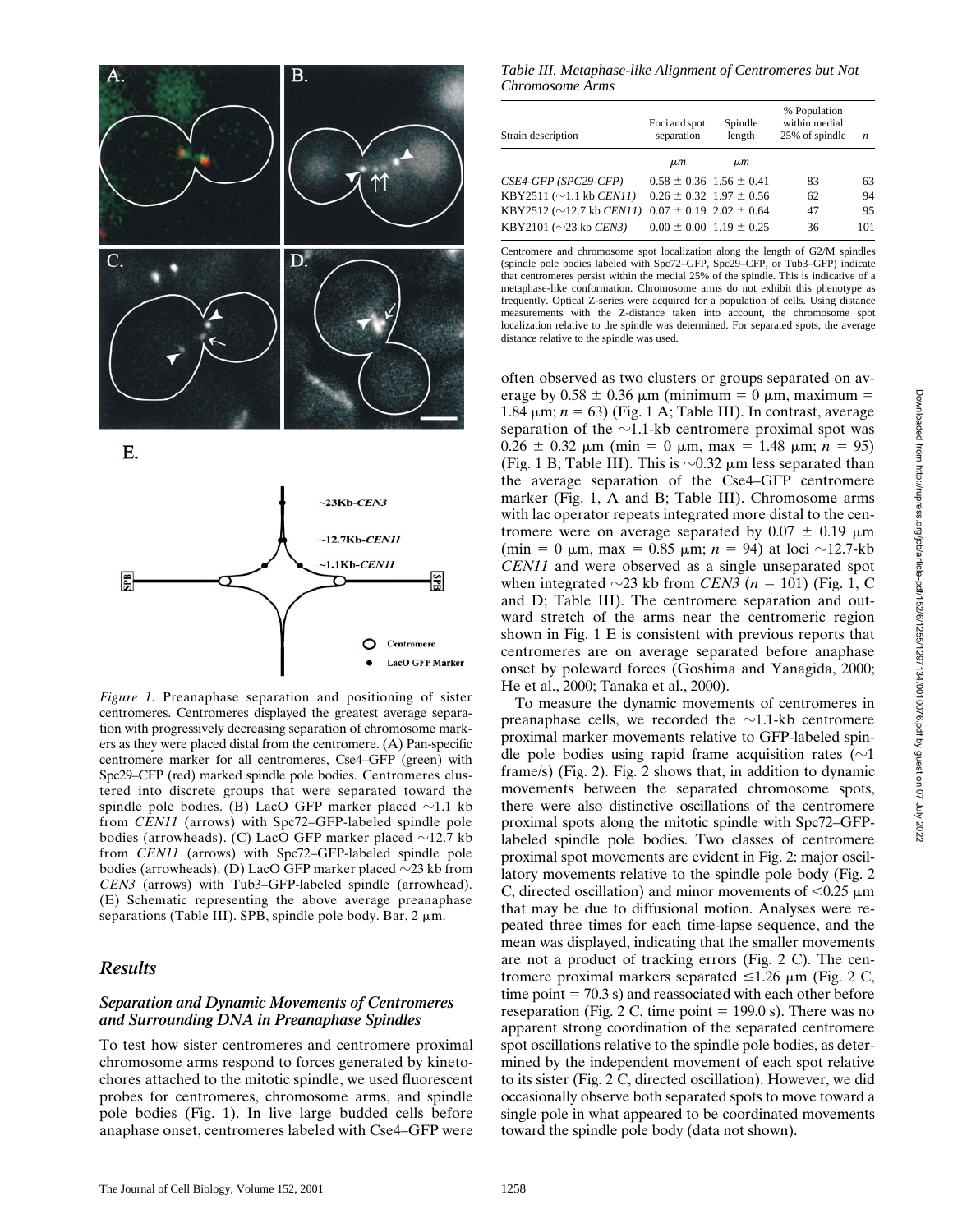



To confirm the centromere oscillations observed using the  $\sim$ 1.1-kb centromere proximal marker, we analyzed the movements of the pan-specific centromere marker Cse4– GFP. Fig. 3, A and B, describes two distinct groups of centromeres at time point 145 s that separate into multiple spots, as observed with broader, less intense bands of fluorescence (Fig. 3 A, time point  $= 305$  s, arrowheads), and then reassociate into two diffuse clusters or groups (Fig. 3 A, time point  $= 550$  s). Transient Cse4–GFP movements were observed between the clustered groups of fluorescence (Fig. 3, arrowheads), indicating that centromeres exhibit dynamic movements relative to other centromeres in each clustered group. Furthermore, two-color imaging of Cse4–GFP with CFP-labeled spindle pole bodies shows that the centromeres move relative to the spindle pole bodies (data not shown).

## *Velocity Calculations of the Preanaphase*  $\sim$ 1.1-kb CEN *Proximal Spot Oscillations*

onds. Bar,  $2 \mu m$ .

*Figure 2*. Centromere proximal spots exhibited dynamic separation and oscillations along the preanaphase mitotic spindle. The lacO marker was integrated  $\sim$ 1.1 kb from *CEN11* with Spc72–GFPlabeled spindle pole bodies. (A) Selected frames of an  $\sim$ 7.5-min single-plane timelapse. (B) A kymograph sequence of the entire timelapse collected at  $\sim$ 0.9-s intervals. Narrow tick marks indicate corresponding time points to the above selected frames. (C) Graphical plot of the above time course. In both A and B, arrowheads denote the spindle pole bodies, and arrows define the centromere proximal chromosome spots. Elapsed time provided in sec-

We have measured the rate of movement of centromere proximal spots relative to GFP-marked spindle pole bodies. Linear regression lines were drawn through directed chromosome movements (Fig. 2 C, directed movements; Materials and Methods), and the slope was used to determine the rate of centromere proximal movement. The mean rate for the  $\sim$ 1.1-kb *CEN11*-directed spot movements relative to the spindle pole body was  $1.51 \pm 0.66$  $\mu$ m/min ( $n = 24$ ). The average distance traveled during a directed movement was  $0.42 \pm 0.16$  µm for  $16.3 \pm 9.6$  s  $(n = 24)$ . Arm spots labeled at both  $\sim$ 12.7 and  $\sim$ 23 kb from the centromere were also observed to undergo oscillatory movements; however, these movements did not persist in a single direction for as long a distance or time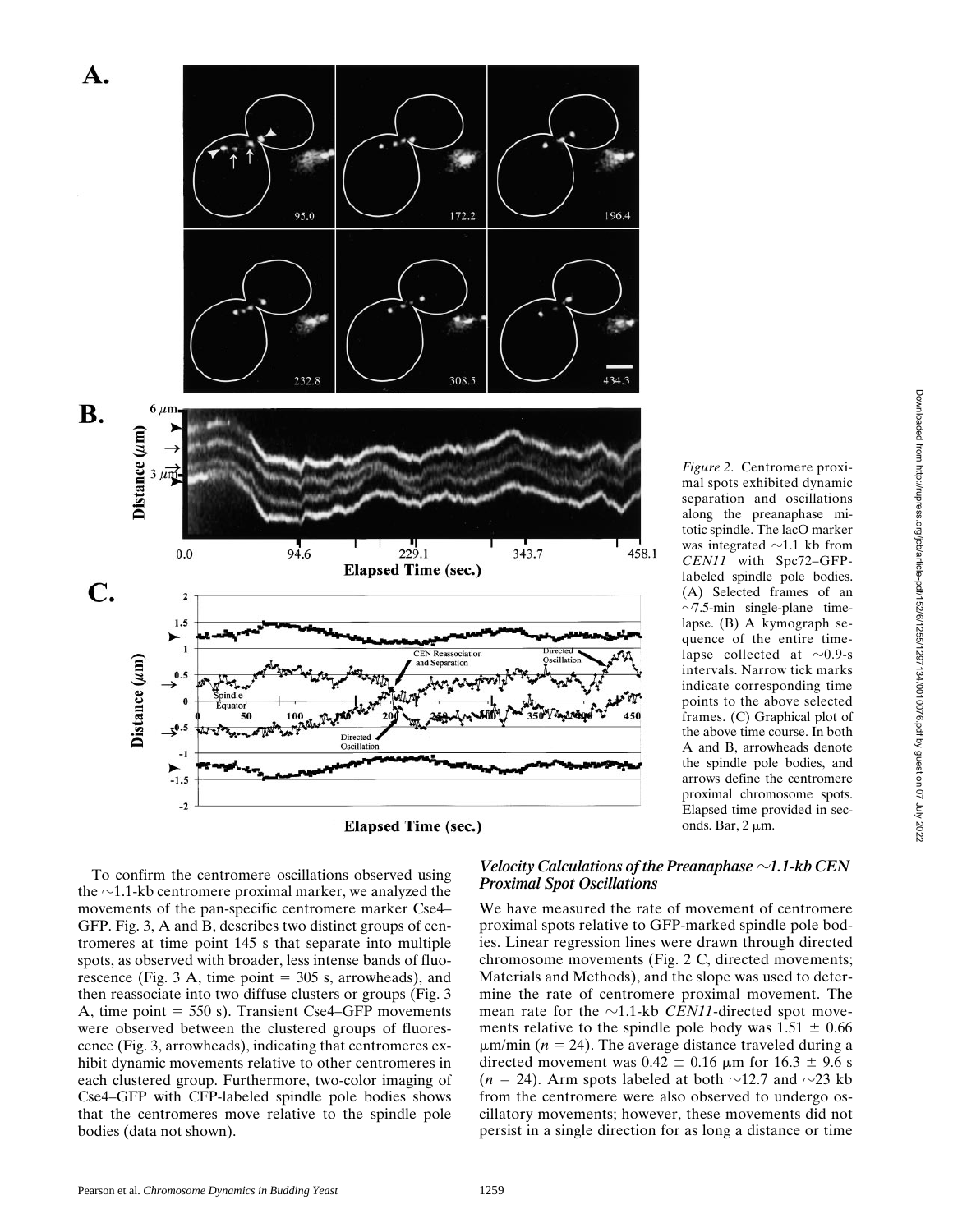

*Figure 3.* Centromere dynamics of all chromosomes using the pan-specific centromere marker Cse4p fused to GFP (Cse4–GFP). Dynamic movements between the two clustered groups indicated a similar separation and dynamic movements to those observed for the  $\sim$ 1.1-kb centromere proximal marker. Spindle pole bodies are not labeled. (A) Selected images of an  $\sim$ 9-min single-plane time-lapse. (B) Kymograph of the entire time-lapse taken at 5-s intervals. Arrowheads in A and B indicate occurrences of GFP centromere fluorescence disjoining from the clustered group. Narrow tick marks indicate corresponding times to A. Elapsed time is in seconds. Bar,  $2 \mu m$ .

interval as observed for the centromere proximal marker (data not shown).

#### *Centromeres but Not Chromosome Arms Exhibit a Metaphase Conformation*

We considered a metaphase conformation to exist if the midpoint of sister chromatids aligned within a medial 25% of the mitotic spindle. To determine the average position of each chromosome marker along the spindle in a population of cells, we examined chromosome arm or centromere markers with GFP-labeled microtubules or spindle pole bodies. Z-series images of cell populations containing either Cse4–GFP,  $\sim$ 1.1-kb *CEN11*,  $\sim$ 12.7-kb *CEN11*, or  $\sim$ 23-kb *CEN3* chromosome markers were collected in

three separate experiments. The localization of markers in each cell was measured by determining the midpoint of the separated Cse4–GFP sister clusters or the lacO–GFP spots relative to the spindle pole bodies.

The midpoint of separated Cse4–GFP foci were observed within the medial 25% of the spindle in 83% of the population of large budded cells  $(n = 63; \text{Table III})$ . The  $\sim$ 1.1-kb *CEN11* midpoint spot,  $\sim$ 12.7-kb *CEN11*, and  $\sim$ 23-kb *CEN3* spots were found to be within the medial 25% of the spindle in 62, 47, and 36% of the populations, respectively  $(n = 94, 95,$  and 101, respectively; Table III). These results indicated that centromeres persist in a metaphase conformation, whereas the chromosome arms progressively decrease in spindle

*Table IV. Analysis of Anaphase A Movements to the SPB* 

| Description                                              | Rate of movement<br>to SPB | Spot separation* | Spot to SPB<br>distance* | Anaphase A<br>displacement | Duration        | $\boldsymbol{n}$ | Spindle length* | $\mathfrak n$ |
|----------------------------------------------------------|----------------------------|------------------|--------------------------|----------------------------|-----------------|------------------|-----------------|---------------|
|                                                          | $\mu m/min$                | $\mu$ m          | $\mu$ m                  | $\mu$ m                    | mın             |                  | $\mu$ m         |               |
| KBY2511_ $\sim$ 1.1 kb <i>CEN11</i> spot to SPB movement | $0.33 \pm 0.16$            | $1.03 \pm 0.63$  | $1.13 \pm 0.23$          | $0.98 \pm 0.28$            | $3.33 \pm 1.85$ | 23               | $2.87 \pm 0.51$ | 15            |

Centromere proximal spot ( $\sim$ 1.1 kb) movements to the spindle pole body (SPB) during anaphase A were recorded by acquiring optical Z-series images at 15-s intervals. Sister centromere movements to the spindle pole body were plotted (Fig. 5 C), and linear regression lines were drawn through each persistent movement to the spindle pole body. \*At anaphase A start.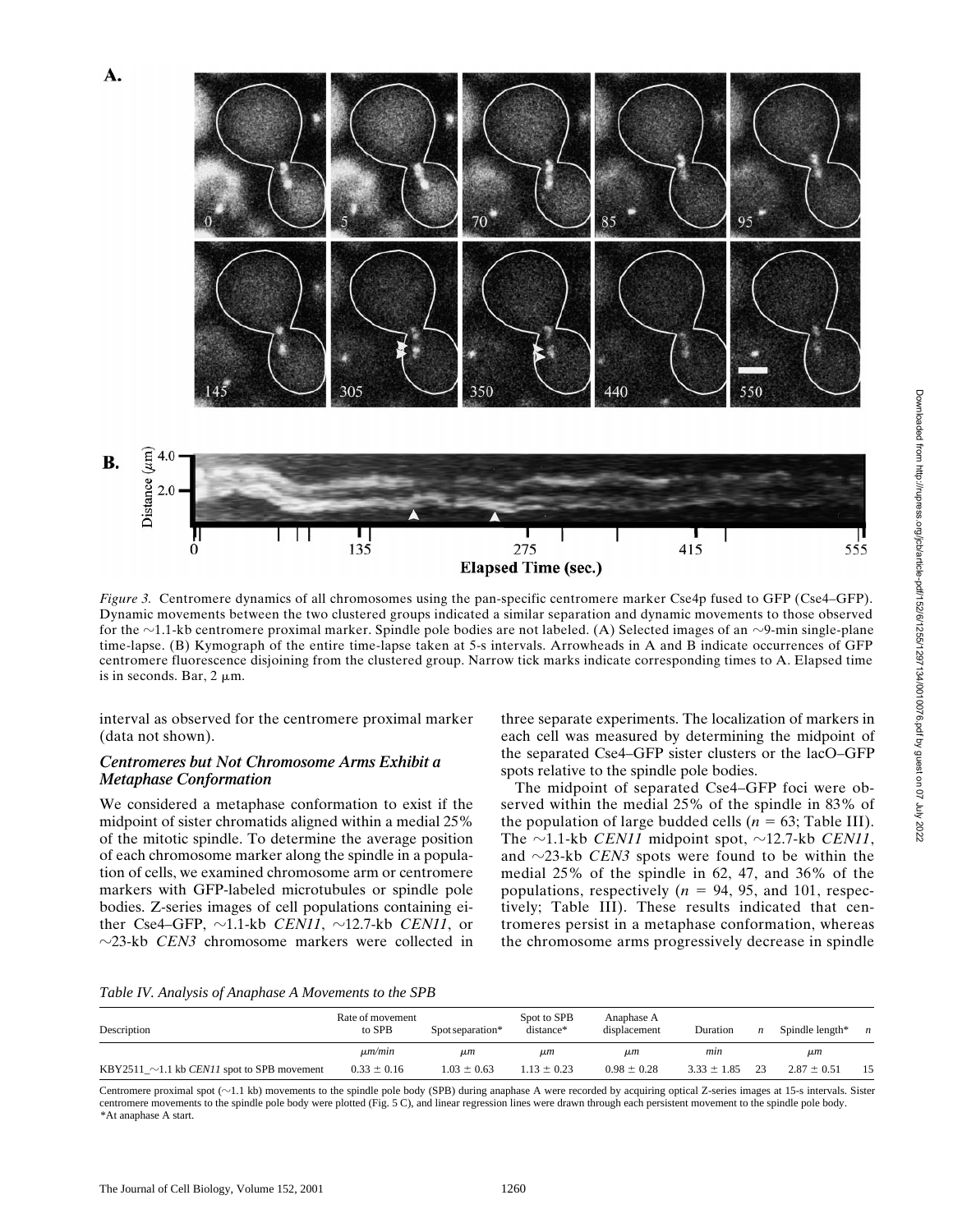



*Figure 4.* Anaphase A centromere movement to the spindle pole body and half-spindle shortening began coincident with or shortly after the onset of anaphase B spindle pole body separation. (A) Progression through anaphase was followed using the  $\sim$ 1.1-kb *CEN11* marker and Nuf2–GFP to label the spindle pole bodies. Selected frames from a Z-series time-lapse sequence taken at 45-s intervals. (B) Graphical plot of the above time-lapse (A), using measurements with the Z-distance taken into account.

equator localization as the marker is placed further from the centromere.

## *Temporal Resolution of Anaphase A Centromere Movement and Microtubule Shortening to the Spindle Pole Bodies Relative to Anaphase B Spindle Pole Body Separation*

To resolve the timing of anaphase A chromosome movement to the spindle pole body, we studied anaphase movements of GFP-marked chromosomes, centromeres, and spindle microtubules relative to anaphase B spindle elongation.

The  $\sim$ 1.1-kb *CEN11* lacO marker was integrated into strains containing spindle pole bodies marked with Nuf2– GFP or Spc72–GFP. Z-series time-lapses were acquired at 15–45 s. We observed the  $\sim$ 1.1-kb *CEN11* proximal spots to move toward the GFP-marked spindle pole bodies coincident with or within 3 min after anaphase onset, as defined by the start of anaphase B spindle elongation (Figs. 4, A and B and 5). Fig. 5 B (arrow) shows the separation of the spindle pole bodies to begin at the 0.0-min time point. Movement of the *CEN* proximal spots toward the spindle pole body ensues at 1.0 min (Fig. 5 B, arrow). This delay results in a transient increase in the distance between the centromere proximal spot and its spindle pole body. The centromere proximal spot began anaphase A chromosome movement toward the spindle pole body at an average spindle length of 2.87  $\pm$  0.51  $\mu$ m (Table IV; *n* = 15). Regression lines were drawn through each plot of centromere proximal chromosome spot movement to the spindle pole

In A and B, arrowheads denote the spindle pole bodies, and arrows define centromere proximal chromosome spots. (C) Centromere movement to the spindle pole body was coincident with the onset of anaphase B spindle pole body separation, as determined using Cse4–GFP to label all centromeres. Spindle pole bodies were labeled using Spc29–CFP, allowing two-color imaging of anaphase onset. Centromere clusters underwent a synchronous separation at anaphase onset. Frames are from a Z-series time-lapse sequence taken at 45-s intervals. (D) Graphical plot of the above time-lapse (C), with the Z-distance taken into account. (E) Half-spindle microtubule or shortening to the spindle pole body began near the onset of anaphase B spindle pole body separation. Using GFP– Tub1, we show that, upon elongation of the spindle, the fluorescent tufts emanating from each spindle pole body, presumed to be kinetochore microtubules, shortened toward the spindle pole bodies. Plots also indicate that there were dynamic movements in the lengths of half-spindle microtubules emanating from the spindle pole body. When the half-spindle had shortened to within the resolution limit of the light microscope  $(\sim 250-300$ nm), integrated fluorescent intensities, standardized to the last distance measurement (6.26 min), were plotted to show that fluorescence intensities decreased, indicating that microtubule polymer further decreased from the optical resolution limited tufts  $(\triangle)$ . Images were from a single plane acquisition time-lapse sequence at 5-s intervals. Arrows indicate the spindle pole bodies and plus ends of half-spindles. (F) Graphical plot of the above time-lapse showing plots of each spindle pole body  $(\blacksquare)$ relative to the ends of each fluorescent tuft  $(A; 0-6.3 \text{ min})$ . At 6.26–7.26 min, the fluorescent intensity of each tuft was standardized to the last distance measurement at 6.26 min and plotted relative to their respective spindle pole body  $(\bullet, 6.26-7.26 \text{ min})$ . Elapsed time for A–E is in minutes. Bars,  $2 \mu m$ .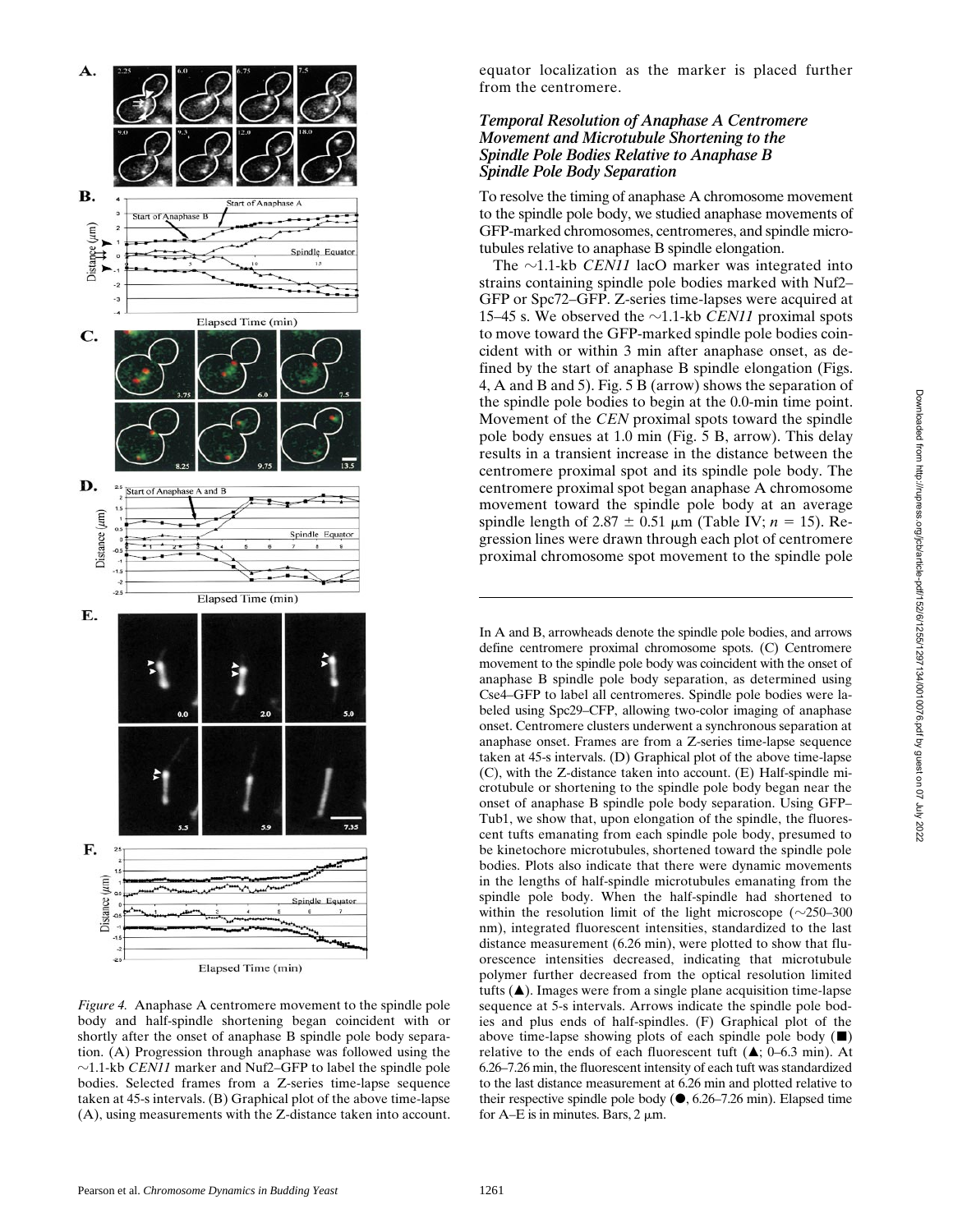

*Figure 5.* Centromere proximal ( $\sim$ 1.1 kb) marker movement to the spindle pole body during anaphase A. Graphical plot of a single representative early anaphase onset (15 observed) using Nuf2–GFP to mark the spindle pole bodies and the  $\sim$ 1.1-kb *CEN11* chromosome marker. Centromere movement to the spindle pole body (anaphase A) began at or shortly after the onset of anaphase B spindle pole body separation. (A) Plot of anaphase onset. (B) Plot showing the separation of spindle pole bodies  $(\blacksquare)$  and CEN spots  $(\blacktriangle)$  and the distance between the spindle pole body and the CEN proximal spot  $(\bullet)$ . The onset of anaphase A was defined by the decrease in the distance between the spindle pole body and the  $\sim$ 1.1-kb spots, indicating that chromosomes were moving toward the spindle pole bodies. (C) Plot of each individual CEN proximal spot to spindle pole bodies with linear regression lines representing the general rate of anaphase A movement to the spindle pole body. The average slope was  $0.33 \pm 0.16$   $\mu$ m/min (Table IV).

body (Fig. 5 C). The average rate observed was  $0.33 \pm 0.16$  $\mu$ m/min (Fig. 5 C; Table IV;  $n = 23$ ). The average distance moved was  $0.98 \pm 0.28 \,\mu m$  (Table III; *n* = 23).

Cse4–GFP and Spc29–CFP facilitated the visualization of all centromeres relative to the spindle pole bodies. We found the centromere movement to the spindle pole body did not begin until anaphase B spindle pole body separation (Fig. 4, C and D). Fig. 4 D describes the coincident incidence of anaphase A relative to anaphase B. At 3 min, spindle pole body separation and centromere movement to

the spindle pole body began (Fig. 4 D, arrow). We did not observe an increase in the distance between the spindle pole bodies and the Cse4–GFP clusters, as observed for the *CEN11* proximal marker (Fig. 5 B; data not shown). The delay observed between the start of anaphase B and anaphase A observed for the *CEN11* proximal marker (Fig. 5 B) may be due to the timing of release of sister chromatid cohesion from the centromere proximal region.

EM and fluorescent analysis of the mitotic spindle shows that two populations of microtubules emanate from the spindle pole bodies: 4–8 interpolar microtubules between the spindle pole bodies and 16 presumptive kinetochore microtubules, creating a half-spindle from each spindle pole body (Winey et al., 1995; O'Toole et al., 1999; Maddox et al., 2000). Using GFP–Tub1 to analyze the behavior of the presumptive kinetochore microtubules, we measured shortening of the mitotic half-spindle as the length of the interpolar spindle increased during anaphase B. Fig. 4 E (arrows) shows images of fluorescent half-spindles or tufts emanating from the spindle pole body as they shortened after anaphase B onset. The half-spindle distance was measured until their length decreased to the resolution limit of the light microscope,  $\sim$ 250–300 nm (Fig. 4 F, solid line; to 6.26 min). Fluorescence intensity measurements, standardized to the 6.26-min time point, were then determined for the remaining time points measured. The fluorescence intensity decreased, indicating a further loss in microtubule polymer within the resolution-limited half-spindles (Fig. 4 F, dashed line). In addition to half-spindle shortening at the onset of anaphase B, Fig. 4 F shows several dynamic changes in the length of the half-spindles relative to their spindle pole bodies that may reflect either dynamic movements of clustered centromeres or slight changes in the focal plane. Also, note that the half-spindle emanating from each spindle pole body only decreases in length after spindle pole body separation, indicating that anaphase A microtubule shortening to the spindle pole body does not begin before anaphase B has initiated (Fig. 4 F).

#### *Synchrony of Chromosome Separation at Anaphase Onset*

Analysis of the anaphase movements of centromeres labeled with Cse4–GFP indicated that the initiation of anaphase A movement toward the spindle pole body was synchronous. Distinct groups of fluorescence, presumed to be a cluster of the 16 sister pairs, were observed to undergo anaphase A movements toward the spindle pole body with very few centromeres moving distinct from each discrete cluster of centromeres (Fig. 4 C). This is consistent with our observations that  $\sim$ 1.1-kb centromere proximal spots on two different chromosomes in the same cell separated synchronously during anaphase onset (data not shown).

## *Chromatin Stretching Occurs between the Centromere and the Centromere Proximal Spot upon Anaphase B Spindle Pole Body Separation*

Upon anaphase B spindle elongation, we often observed (12/13 measured) the distance between the spindle pole bodies and their respective centromere proximal spot to increase before undergoing anaphase A shortening to the spindle pole body (Fig. 5 B, 0.0–1.0 min). This length in-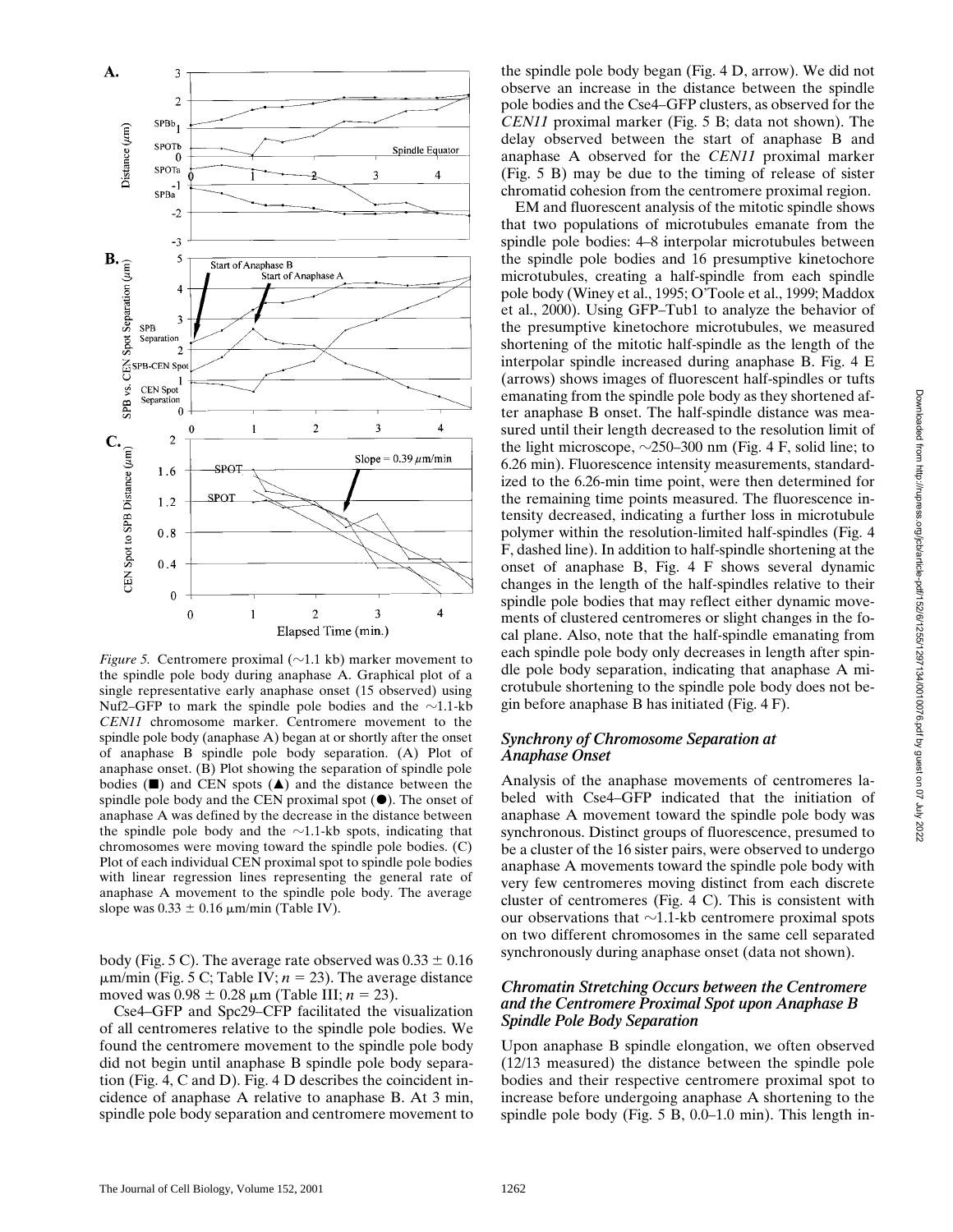

*Figure 6*. Upon anaphase onset chromosome spots exhibit rapid separation from their sister chromosome GFP spots at rates much greater than anaphase A and B movements. (A) Representative plot of sister chromatid spot separation for the  $\sim$ 1.1-kb *CEN11* marker upon anaphase onset. (B) Representative plot of sister chromatid separation for the  $\sim$ 23-kb *CEN3* marker upon anaphase onset. Sequences of rapid spot separation were acquired at single-plane, short acquisition intervals  $(>1$  frame/s).

crease was due to either the lengthening of the microtubules attached to chromosomes, stretching of the kinetochore, and/or stretching of the chromatin between the centromere and the  $\sim$ 1.1-kb *CEN11* marker. The distance between the Cse4–GFP cluster and the spindle pole body did not increase upon spindle pole body separation, nor did the half-spindle length measured, using GFP–Tub1 (Figs. 4, C–F; data not shown). This indicates that the increased distance between the spindle pole body and the  $\sim$ 1.1–kb *CEN11* spot is likely due to further stretch in the chromatin between the centromere and the lacO marker.

#### *Rapid Poleward Recoil of Chromosomal DNA upon Anaphase B Spindle Pole Body Separation*

The above analyses indicate that chromatin surrounding the centromere is stretched and therefore predict that re-

lease of cohesions should result in poleward chromatin recoil. To test this prediction, lacO markers, labeling chromosomes at  $\sim$ 1.1 or  $\sim$ 23 kb from their respective centromeres, were imaged using single plane and  $\leq 1$ -s acquisition intervals without spindle pole body markers to determine their behavior and rate of separation upon anaphase onset. Chromosome separation rates similar to those observed for biphasic spindle elongation rates previously characterized (Kahana et al., 1995; Yeh et al., 1995; Straight et al., 1998) would be expected if the chromosomes passively followed the separating spindle pole bodies. Anaphase A movements also contribute to the rate of early chromatid separation (Figs. 4 and 5). Therefore, the rate of spot separation would be expected to be the sum of spindle pole body separation in early anaphase  $(\sim]1 \mu m/min)$  (Kahana et al., 1995; Yeh et al., 1995; Straight et al., 1998) and anaphase A rates for both spots moving to their respective spindle pole bodies  $(1.66 \mu m)$ min; Table IV).

The centromere proximal spot was generally observed to separate at rates slightly greater than those observed for fast anaphase B spindle pole body separation. This is consistent with anaphase A and B movements being responsible for the rates of sister centromere separation (1.21  $\pm$ 0.46  $\mu$ m/min; Table V). However, infrequently (3/16 observed; Table V), the initial rate of separation was observed to be much greater than that expected for the separation of sister chromatids (see above). Fig. 6 A shows initial separation of the  $\sim$ 1.1-kb centromere proximal spots with a short rapid separation (arrow). These rates were 2.73–9.67  $\mu$ m/min (average = 5.22  $\pm$  3.87  $\mu$ m/min; Table V, initial separation) for a distance of  $1.16 \pm 0.22$  $\mu$ m (Table V). Although there was some evidence for chromatin recoil at the centromere proximal marker, it is not a frequent event with a significant contribution to chromosome poleward movement.

In time-lapse sequences for the  $\sim$ 23-kb *CEN3* chromosome arm marker, all observations (7/7 observed; Table V) of the initial separation of sister chromatids showed a rapid initial separation of sister chromosome arm markers at an average separation rate of  $10.48 \pm 6.38$   $\mu$ m/min (*n* = 7; Table V) for an average distance of  $1.26 \pm 0.28 \,\mu m$  (Fig. 6 B, arrow; Table V) . Although there was a large variability in the rates of separation, 5.12–21.77  $\mu$ m/min, the  $\sim$ 23kb *CEN3* lacO chromosome arm spot was observed to consistently separate at rapid rates. Poleward recoil of the  $\sim$ 23-kb lacO spot indicates that stretch of the chromatin  $\sim$ 23 kb from the centromere makes a significant contribution to the kinetics of chromosome arm movement.

*Table V. Chromosome Spot Separation Rates at Anaphase A Start*

|                                                                                | Fast initial separation                |                                                                    |                      |                | Rapid phase                            |                                                                                                          |                      | Slow phase     |                                                    |                                                       |                          |  |
|--------------------------------------------------------------------------------|----------------------------------------|--------------------------------------------------------------------|----------------------|----------------|----------------------------------------|----------------------------------------------------------------------------------------------------------|----------------------|----------------|----------------------------------------------------|-------------------------------------------------------|--------------------------|--|
| Description                                                                    | Spot separation Time interval<br>rate* | measured                                                           | Distance<br>measured | $\overline{n}$ | Spot separation Time interval<br>rate+ | measured                                                                                                 | Distance<br>measured | $\overline{n}$ | Spot separation Time interval<br>rate <sup>+</sup> | measured                                              | Distance<br>$measured$ n |  |
|                                                                                | $\mu m/min$                            |                                                                    | иm                   |                | $\mu m/min$                            | min                                                                                                      | $\mu$ m              |                | $\mu m/min^*$                                      | min                                                   | $\mu$ m                  |  |
| KBY2501 ( $\sim$ 1.1-kb <i>CEN11</i> )<br>KBY2001 ( $\sim$ 23-kb <i>CEN3</i> ) | $5.22 \pm 3.87$<br>$10.48 \pm 6.38$    | $17.5 \pm 11.3$ $1.16 \pm 0.22$ 3 $1.21 \pm 0.46$<br>$8.6 \pm 4.2$ | $1.26 \pm 0.28$ 7    |                | $0.99 \pm 0.67$                        | $2.26 \pm 1.36$ $2.54 \pm 0.96$ 13 $0.27 \pm 0.20$<br>$3.13 \pm 2.73$ $2.79 \pm 0.53$ 12 $0.19 \pm 0.05$ |                      |                |                                                    | $9.55 \pm 11.18$ $1.04 \pm 0.41$ 3<br>$10.5 \pm 3.12$ | $5.24 \pm 0.73$ 4        |  |

The rate of spot separation at anaphase onset for chromosome markers at  $\sim$ 1.1 and 23 kb from the centromere. All (7/7)  $\sim$ 23-kb spot separations exhibited a fast initial separation followed by rapid and slow velocity phases, as characterized for anaphase B spindle pole separation rates. The  $\sim$  1.1-kb *CEN11* marker also exhibited fast spot separations; however, these separations were slower and were observed in only 3 of 16 observed events.

\*Mean of rates measured at 1-s intervals.

‡ Mean of rates measured at 15–30-s intervals.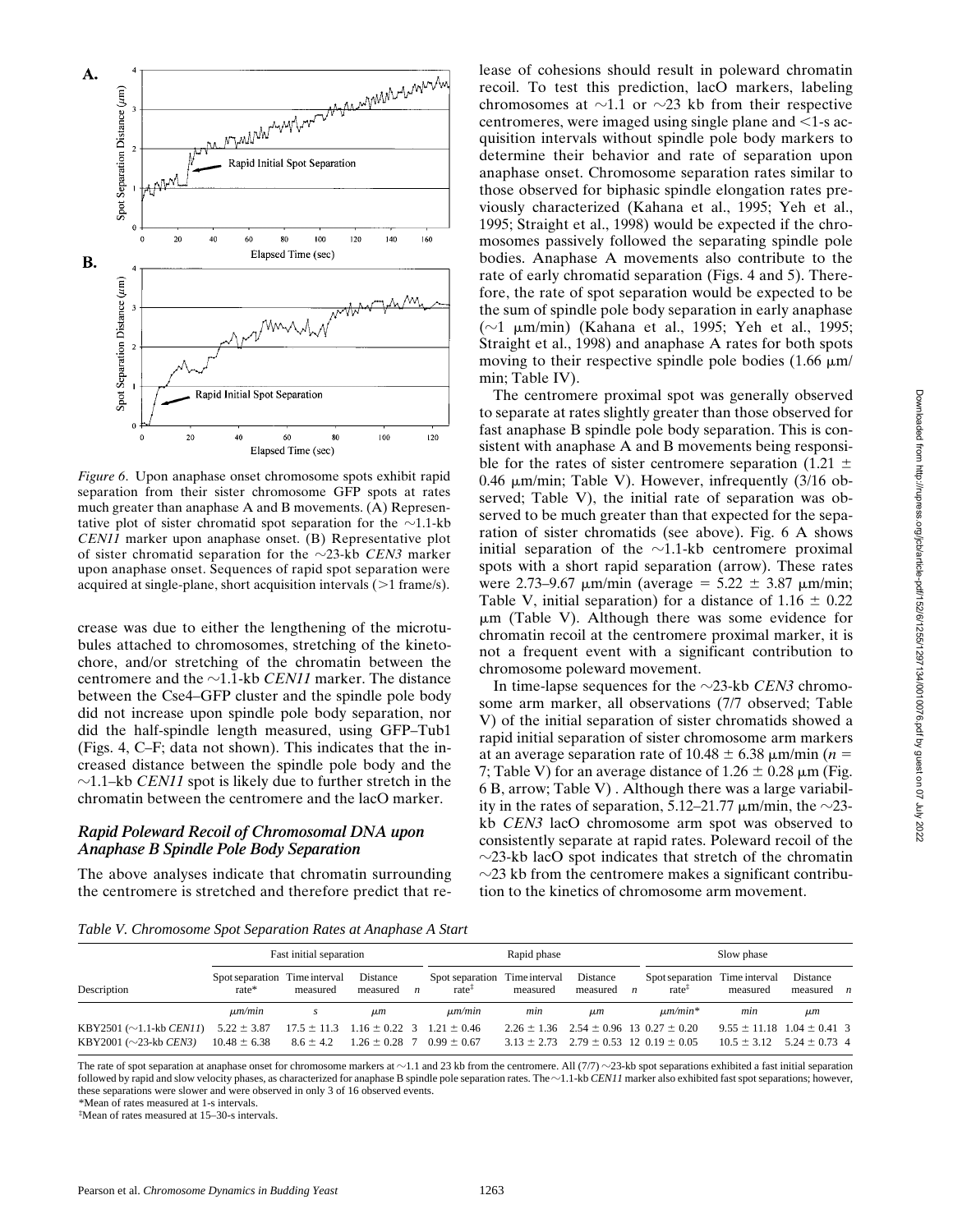

*Figure 7.* Model of chromosome oscillations, alignment, and segregation.

## *Discussion*

We describe a dynamic process for which mitotic chromosomes in budding yeast maintain a bipolar attachment. Tension across the centromere results in separation of the sister centromeres and proximal chromatin before the onset of anaphase. Centromere-specific proteins labeled with GFP, such as Cse4p (Cse4–GFP), show that the separation between sister centromeres spans a large part of the spindle and the midpoint of the separated centromere clusters preferentially localizes to the spindle equator in a metaphase-like conformation (Figs. 1 E and 7). This preanaphase separation of sister centromeres is likely important for the maintenance of bipolar chromosome attachment and the functional processes of properly segregating

the duplicated genome. Similar stretching in centromere chromatin has been observed in human tissue culture cells (Shelby et al., 1996) and in the diatoms (Pickett-Heaps and Tippit, 1978; Tippit et al., 1980). The kinetochore microtubule attachment in meiotic grasshopper spermatocytes is stabilized with tension (Nicklas and Koch, 1969), and the direction of chromosome motility is also sensitive to tension (Nicklas, 1977; Inoue and Salmon, 1995; Skibbens et al., 1995). Additionally, tension in higher eukaryotes has roles in regulating the cell cycle progression from metaphase to anaphase (McIntosh, 1991; Nicklas, 1997; Rieder and Salmon, 1998).

Our observation of clustered centromeres based on Cse4–GFP localization allowed us to corroborate in vivo the mitotic spindle structure previously proposed based on EM studies (Peterson and Ris, 1976; Winey et al., 1995; O'Toole et al., 1999). The spindle structure based on EM work shows kinetochore microtubules to be localized in a parallel structure contradictory to the splayed mitotic structure seen in higher eukaryotes. Centromere-linked lacO spots integrated at various loci along chromosome arms were clearly off the spindle axis; however, this is likely because these markers do not represent the actual localization of the centromeres. Therefore, localization of clustered centromeres between the spindle pole bodies using Cse4–GFP leads us to postulate that the kinetochore microtubule arrays are organized in parallel arrays consistent with EM data. This view of the budding yeast spindle organization is not consistent with the splayed mitotic spindle proposed by He et al. (2000).

The large difference in the average separation of the  $\sim$ 1.1-kb *CEN11* chromosome marker and Cse4–GFP foci indicates that the  $\sim$ 1.1 kb of DNA between these markers is highly elongated by an average distance of 0.16 or 0.15  $\mu$ m/kb of DNA (Fig. 1; Table III) before the onset of anaphase. Naked B form DNA is  $0.34 \mu m/kb$ , and a sevenfold nucleosomal compaction predicts that 1 kb of mitotic chromatin covers a distance of  $0.05 \mu m$  (Finch et al., 1977). Our results predict that the level of DNA compaction at the centromere and surrounding chromatin in large budded cells is threefold less than nucleosomal DNA. Upon anaphase onset, this stretching of DNA is further amplified due to large forces generated by the elongating central spindle. Functionally, this centromeric DNA conformation may be indicative of an active structure that can be dynamically stretched and is responsible for proper centromere function. Importantly, our lacO sequence is 1.7 kb in length, and it has been shown that lacO sequences can be stretched by forces generated from the mitotic spindle (He et al., 2000). Therefore, the measured spot for the  $\sim$ 1.1-kb *CEN11* lacO marker may represent a distance greater than the  $\sim$ 1.1-kb ( $\geq$ 2.8 kb) distance from the centromere, because portions of the lacO array are stretched toward the spindle pole bodies.

Centromeres undergo oscillatory movements relative to each other and to the spindle pole bodies, as shown for vertebrate kinetochores in tissue cells (Skibbens et al., 1993; Rieder and Salmon, 1994, 1998). The microtubule- and kinetochore-dependent separation of sister centromeres in *S. cerevisiae* (Goshima and Yanagida, 2000; He et al., 2000; Tanaka et al., 2000) before anaphase onset indicates that the functions involved at the interface be-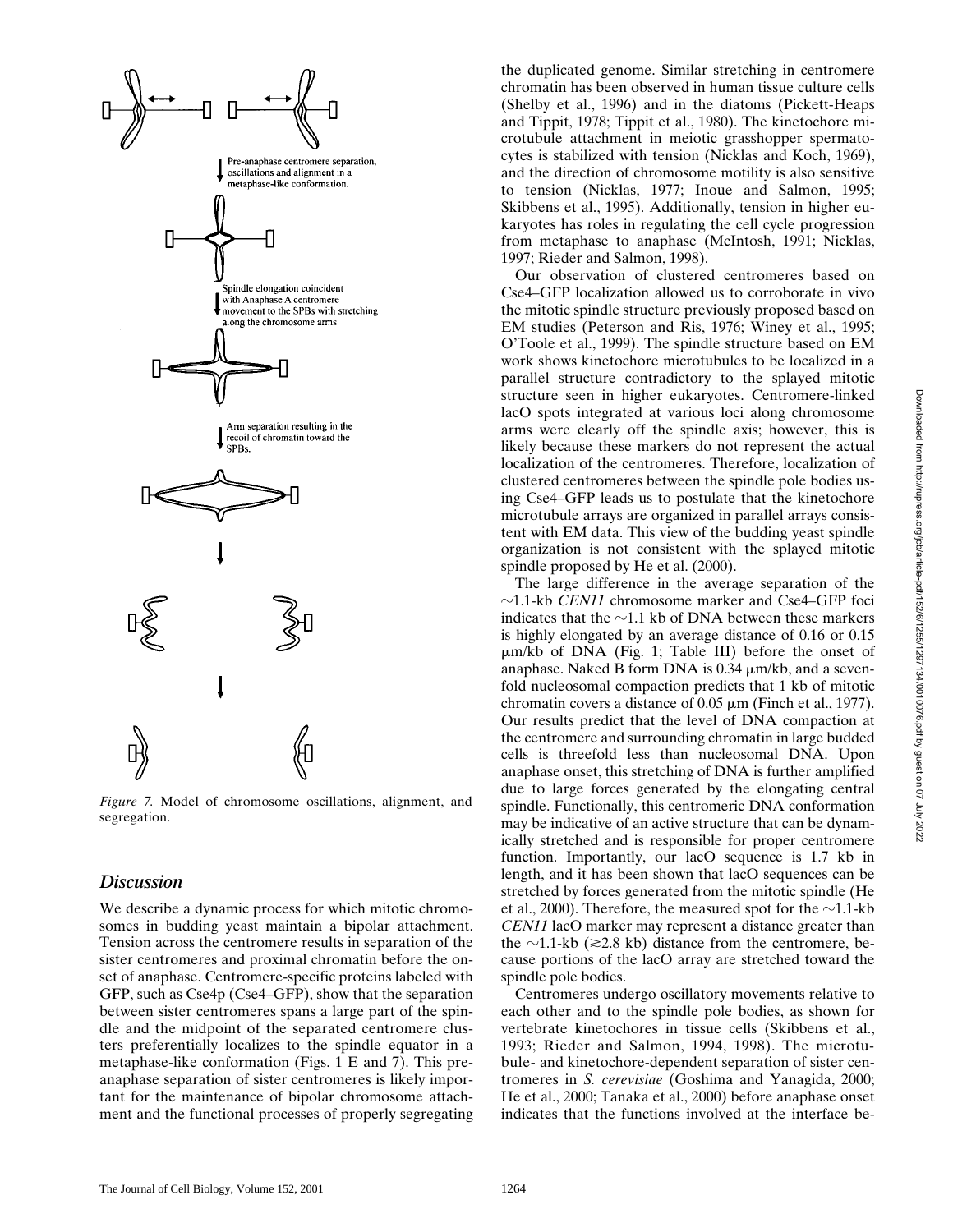tween the microtubule and kinetochore are important for chromosome dynamics in mitosis. Fluorescence recovery after photobleaching studies of the mitotic half-spindle also show that microtubule dynamics are evident before the onset of anaphase (Maddox et al., 2000). We show that these half-spindle microtubules shorten upon anaphase B spindle pole body separation, as would be expected for kinetochore microtubule shortening during anaphase A (Figs. 4 E and 7). Interestingly, the rate of chromosome movement we observed before the onset of anaphase (see Results) is similar to the in vivo growth and shortening rates of wild-type astral microtubule plus ends (Tirnauer et al., 1999). Capped microtubule minus ends shown by EM studies in yeast provide evidence that microtubule minus ends may be stable, whereas the flared microtubule plus ends may be dynamic (O'Toole et al., 1999). These results lead us to further postulate that the minus end microtubule dynamics of kinetochore microtubules or treadmilling may have little involvement in chromosome movements, whereas plus end dynamics at the kinetochore are important in budding yeast (Maddox et al., 2000).

The duration and frequency of yeast sister centromere movements relative to each other is important to the mechanism for how a chromosome maintains a bipolar attachment to the mitotic spindle and may also be important for why sister centromeres separate and reassociate before the onset of anaphase. Fig. 2 provides an example of sister centromere rejoining and separation. During these sequences, we observed centromere proximal spots to reassociate for only 0.4%, or 19.5 s, of the entire imaging time (25.5 min), beginning with separated sister centromeres. These reassociations were observed in only two of eight time-lapse sequences, indicating that once centromeres have separated, they infrequently reassociate. Consistent with He et al.  $(2000)$ , we did not observe the centromere proximal spots to remain separated for longer than 8 min before rejoining, however our low sample time may have been limiting to these analyses. The rejoining of sister centromere proximal spots may be due to unstable attachments of sister kinetochores to kinetochore microtubules, thereby collapsing the separated lacO spots. However, because we do not observe rapid inward recoil of separated spots, it is more likely that the rejoining of centromere proximal spots is due to directional instability of kinetochore microtubules (Skibbens et al., 1993). This behavior may be analogous to the tension-dependent regulatory mechanism in higher eukaryotes, where coordinated movements between sister kinetochores regulates the direction of chromosome movement essential for congression to a metaphase plate (Skibbens et al., 1993, 1995).

In large budded cells, centromeres, and not the chromosome arms, adopt a metaphase-like conformation. The Cse4–GFP localization (Table III) persists within the medial 25% of the mitotic spindle, whereas chromosome arms do not. This centromere configuration is similar to tissue cell kinetochores that are separated and aligned at the spindle equator during metaphase (Skibbens et al., 1993, 1995; Khodjakov and Rieder, 1996; Waters et al., 1996, 1998). Our metaphase observation is consistent with Peterson and Ris (1976) original EM observation that there is a metaphase plate that separates into two "anaphase plates" upon anaphase onset. A single metaphase

plate, rather than two separated clusters surrounding the spindle equator, may have been observed in their studies because chromatin proximal to the centromere was likely detectable in a single thick EM image plane between the separated centromeres. More recent EM studies show a population of shorter kinetochore microtubules found to be of approximately the same length, consistent with a metaphase alignment of chromosomes (O'Toole et al., 1999). Chromosome congression to a metaphase-like conformation is believed to have evolved with the spindle assembly checkpoint (Nicklas and Arana, 1992). Although some organisms do not contain a metaphase plate (Kubai, 1975), this conformation may have significant importance to the physical processes of segregating DNA in an organized and regulated manner.

The greatest physical evidence for tension-dependent chromatin stretching and elastic recoil during mitosis is apparent upon anaphase onset, when chromatin snaps toward the separating spindle pole body at rates much greater than exhibited by centromeres during anaphase A and B movements. A previous report indicated that a marker  $\sim$ 23 kb from *CEN3* separated by 1.8  $\mu$ m in the 26-s interval observed, predicting a rapid separation rate of 3.6  $\mu$ m/min (Straight et al., 1997). Using rapid image acquisition, we were able to obtain velocity measurements of these fast chromosome separation rates. Upon anaphase onset, spindle elongation and centromere movement to the spindle pole body began coincidentally and was followed by further stretching of the chromatin linking sister centromeres (Figs. 5 B and 7). This increase in distance from the spindle pole body is not evident in the GFP– Tub1 or Cse4–GFP analyses, indicating that the stretching occurs between the centromere and the chromosome markers. This stretching is presumably before the release of cohesion, since chromosome arms have not segregated (Fig. 7). Loss of cohesion creates a release of tension in the chromatin stretched between sister centromeres and causes chromosome arms to undergo a rapid elastic recoil toward the spindle pole body (Fig. 7). Because markers closer to the centromere segregate earlier than telomere proximal markers (Straight et al., 1997), the simplest model for the elastic recoil is a "zippering" effect that results in a progressive separation and recoil of the DNA toward the spindle pole bodies (Fig. 7). Interestingly, the rate of spindle elongation (labeled with Spc29–GFP, GFP– Tub1, Spc72–GFP, or Nuf2–GFP) did not exhibit rapid transient movements distinguishable from the normal rates of spindle elongation. This indicates that the polar forces involved in maintaining the proper spindle length during anaphase B spindle pole body separation are much greater than the forces provided by stretched chromosomes. The ability for stretched DNA to recoil in vivo is analogous to a histone-dependent folding mechanism where stretched nucleosomal DNA is placed under tension and then undergoes a reversible repacking (Cui and Bustamante, 2000; Poirier et al., 2000).

Centromere-specific and spindle pole body fluorescent probes used in combination with sensitive high temporal resolution imaging techniques allowed us to characterize the structural and dynamic features of chromosome movements during metaphase and anaphase in *S. cerevisiae*. The major features of these movements are similar to mi